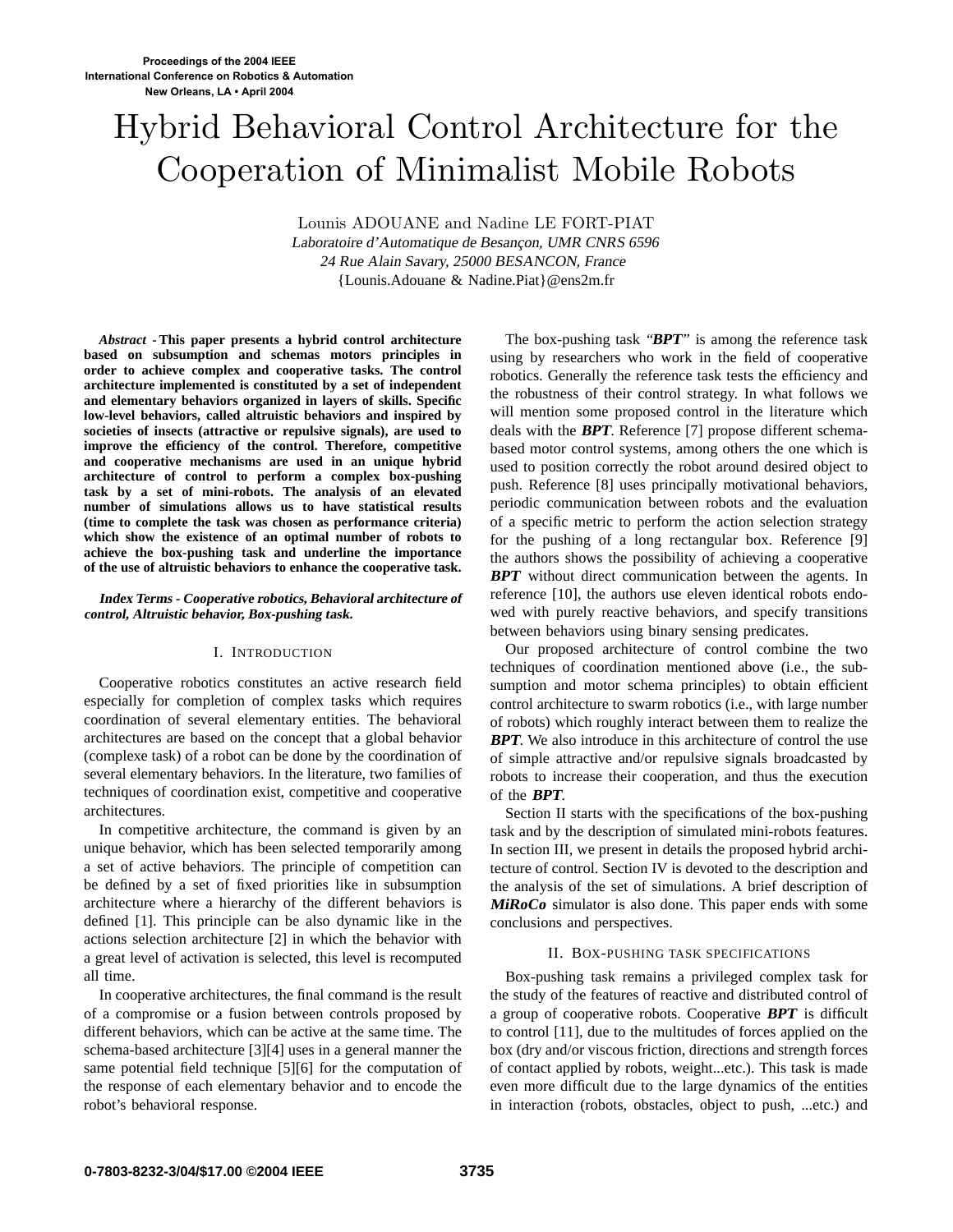by the use of robots that are very limited in structural (power delivered by the mini-robots), decisional and sensory point of views. Knowing the multiple difficulties generated by the task of pushing object, this one proves to be a very interesting task to show the multiple capabilities that an hybrid stimulusresponse control architecture can have on its realization.

The box-pushing task can be summarized as follows. We have a number **<sup>N</sup>** of mini-robots that must drive a box **<sup>B</sup>** towards a circular target **<sup>T</sup>**. The displacement of **<sup>B</sup>** requires in less the cooperation of a critical number **Nc** of mini-robots.

## *A. ALICE mini-robot*

We adopted for the experimental platform, the general structure of the ALICE mini-robot (Fig. 1) built at the  $EPFL<sup>1</sup>$  [12]. ALICE mini-robot is based on a modular design, thus it is very easy to add and/or to take out new sensors and/or communication floors. The ALICE minirobot has very reduced dimensions  $(2cm \times 2cm \times 2cm)$ , and is equipped with a PIC16F877 microcontroller with only 8 Kwords Flash EPROM program memory capacity. That considerably reduces the size of the control program that can be implemented. ALICE maximum speed is of 4cm/s and it has four infrared sensors IS1, IS2, IS3, IS4 positioned respectively at 0˚, 45˚, 180˚ and -45˚ in relation to the front face of the mini-robot. These sensors detect obstacles at a maximal distance of 4cm. This restricts the mini-robot to short localized information.



Fig. 1 ALICE mini-robot

## III. CONTROL ARCHITECTURE

Because the mini-robots used in this work have very basic perceptual and decisional capabilities, we implement a purely stimuli-responses control inspired of individuals constituting the societies of insects [13].

We have defined a behavioral architecture, in which each behavior can be tested individually, in order to verify the reliability and the efficiency of this behavior to achieve a determined primitive. All these behaviors are gathered after in an unique and hybrid architecture (Fig. 2).

# *A. General features of behaviors*

We adopt in what follows the next notations :

– **command(Ori, Dis)** : This response is given by the behaviors and consists of making the execution by the mini-robot of a rotation of "**Ori**" degrees and a

<sup>1</sup>Ecole Polytechnique Fédérale de Lausanne

translatory motion of "**Dis**" centimeters in a coupled movement. All behaviors, except for the behavior of Broadcast of the altruistic signals, have the possibility of sending the following discrete commands :

- Go Forward **GF** = **command (0˚, 1 cm)**,
- Go Backward **GB** = **command (0˚, -1 cm)**,
- Go Right-Rotate **GRR** = **command (-15˚, 0 cm)**,
- Go Left-Rotate **GLR**= **command (15˚, 0 cm)**,
- Go Right-Turn **GRT** = **command (-15˚, 1 cm)**,
- Go Left-Turn **GLT** = **command(15˚, 1 cm)**,
- $-$  Remain There  $\mathbf{RT} = \mathbf{command}(\mathbf{0}^*, \mathbf{0} \mathbf{cm})$ .

The activation of Alignment, Box-pushing or Repositioning behaviors is linked to the direct contact between the mini-robot and the box to push.

We consider that at each moment the mini-robot can measure the angle  $\theta$  that it makes with an active landmark in the environment.  $\theta$  is between -180° and 180°.

## *B. Description of the control architecture*

In the next sections, we start to present individually all elementary behaviors used in the proposed hybrid architecture of control. We will explain after the principles of coordination implemented between behaviors.

## *1) Elementary behaviors:*

*a) Exploration behavior:* This behavior sends commands to the motors according to predetermined constant coefficients of the occurrence probability of each command.

*b) Obstacles avoiding behavior:* This behavior uses the infrared sensors only in all or nothing mode (boolean). It consists therefore in avoiding the obstacles according to a pre-established strategy giving the response according to the sixteen possible stimuli of the infrared sensors.

*c) Attraction to the Box behavior:* This behavior consists in attracting the mini-robot towards the box, which broadcasts light. This is performed using the mini-robots infrared sensors just in reception mode. The commands sent to the motors depend then on the values read on the four infrared sensors.

*d) Alignment behavior:* This behavior consists of insuring that the mini-robot is aligned with **<sup>B</sup>** before activating the behaviors of Box-pushing or the one of Repositioning. The idea is to control the relative angle that the mini-robot makes with **<sup>B</sup>**, to be inside the interval  $[-\eta^{\circ}, \eta^{\circ}].$ 

*e) Box-pushing behavior:* After the detection of angles that the mini-robot makes with the box **<sup>B</sup>** and the one with the target **T**, respectively  $\theta_1$  and  $\theta_2$  (Fig. 3), this behavior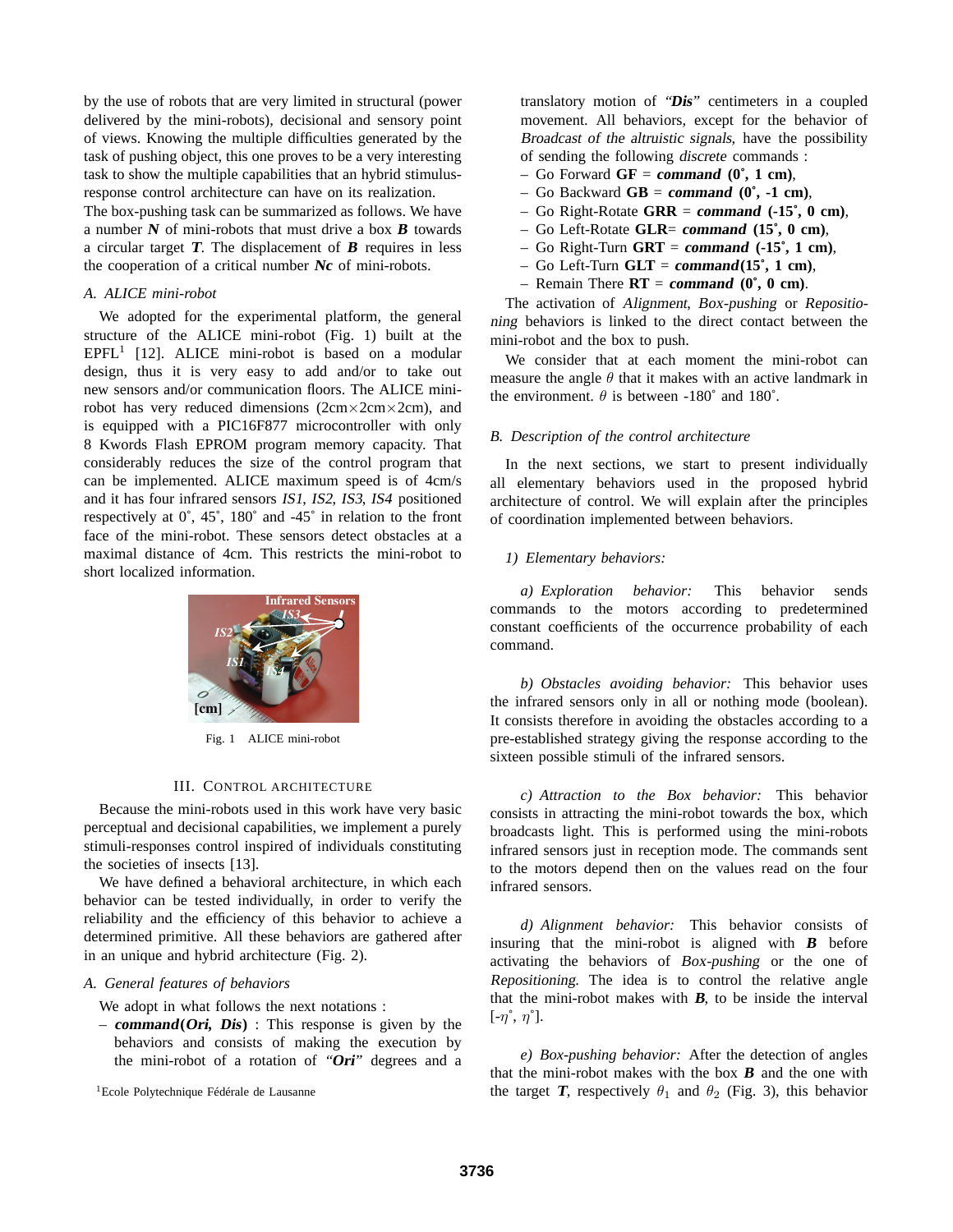

Fig. 2 Control based hybrid architecture

generates one response according to this following rule :

¯  $\begin{array}{c} \hline \end{array}$  $\overline{\phantom{a}}$  $\mathsf{I}$  $\overline{\phantom{a}}$  $\overline{\phantom{a}}$ **If**  $((|\theta_1| \text{and } |\theta_2|) \leq \theta_{\text{Max}})$  **Then** apply the **GF** command **Else** apply **RT** command.

With :  $\theta_{\text{Max}}$  is a positive constant less than 90°.



Fig. 3 Necessary information for performing the Box-pushing behavior

*f) Repositioning behavior:* The aim of this behavior is to appropriately, and quickly reposition the mini-robot around **B**. According to the measured  $\theta$  angle between the mini-robot and the target  $T$  at the instant t, this behavior is going to generate a sequence of commands [14] like following :

– the mini-robot rotates with an angle  $\alpha$  [degrees] as in

$$
\alpha = \mathbf{f}(\theta). \tag{1}
$$

– after the rotation is ended, the mini-robot moves forward for a distance of **<sup>d</sup>** [centimeters] as in

$$
\mathbf{d} = \mathbf{g}(\theta). \tag{2}
$$

Where :

 $\mathsf{I}$ 

- $-$  **f** and **g** are linear functions of the  $\theta$  angle,
- $-\alpha$  and **d** are as big as  $|\theta|$  is big,
- the direction of the rotation depends on the sign of  $\theta$ as follows :  $\overline{a}$

 $\begin{array}{c} \hline \end{array}$  $\overline{\phantom{a}}$  $\mathsf{l}$  $\frac{1}{2}$ **If**  $(\theta \le 0)$  **Then** apply **GLR** command **Else** apply **GRR** command.

*g) Altruistic behaviors:* The altruism is the fact to generate an effect (an action) with the objective to help its neighbours, and this without immediate obvious gain for the entity that generates this effect. The notion of altruism introduced in the proposed hybrid architecture of control, can be summarised by these two behaviors : the first one is the Broadcast of the altruistic signals and the second is the Altruistic signals answers. The first generates altruistic signals and the second exploits the altruistic signals generated by other robotics entities.

# **Broadcast of the altruistic signals behavior**

This behavior is activated when behaviors of Box-pushing or Repositioning are activated (Fig. 2). This purely altruistic behavior consists in giving out attractive or repulsive signals (Fig. 4) as follows. ¯

¯  $\mathsf{l}$  $\overline{\phantom{a}}$  $\overline{\phantom{a}}$ **If** ( $|\theta| < \theta_{\text{Max}}$ ) **Then** the given out signal is attractive **Else** the signal is repulsive.

These signals have the objectives to attract mini-robots around the privileged zone (zone for which the mini-robots are susceptible to appropriately push  $\bf{B}$  towards  $\bf{T}$ ) and at opposite, to repulse mini-robots from non-privileged zone. Fig. 4, shows roughly these two zones.

The range  $\boldsymbol{E}$  and the intensity  $\boldsymbol{I}$  of the signal are modulated according to the  $\theta$  angle that the mini-robot makes with the target **<sup>T</sup>**. This modulation is as large as :

- $|\theta|$  tends to 0° in the case of attractive signal, indicating by this fact that the mini-robot is in the ideal position to push **<sup>B</sup>**.
- $-$  | $\theta$ | tends to 180° in the case of repulsive signal, indicating by this fact that mini-robot is positioned at opposite to where it must be to push **<sup>B</sup>** towards **<sup>T</sup>**.

## **Altruistic signals answers behavior**

The answers to the altruistic signals are commands that attract the mini-robot towards the most attractive altruistic signals (of bigger intensity) and move away from the most repulsive altruistic signals read by the four infrared sensors.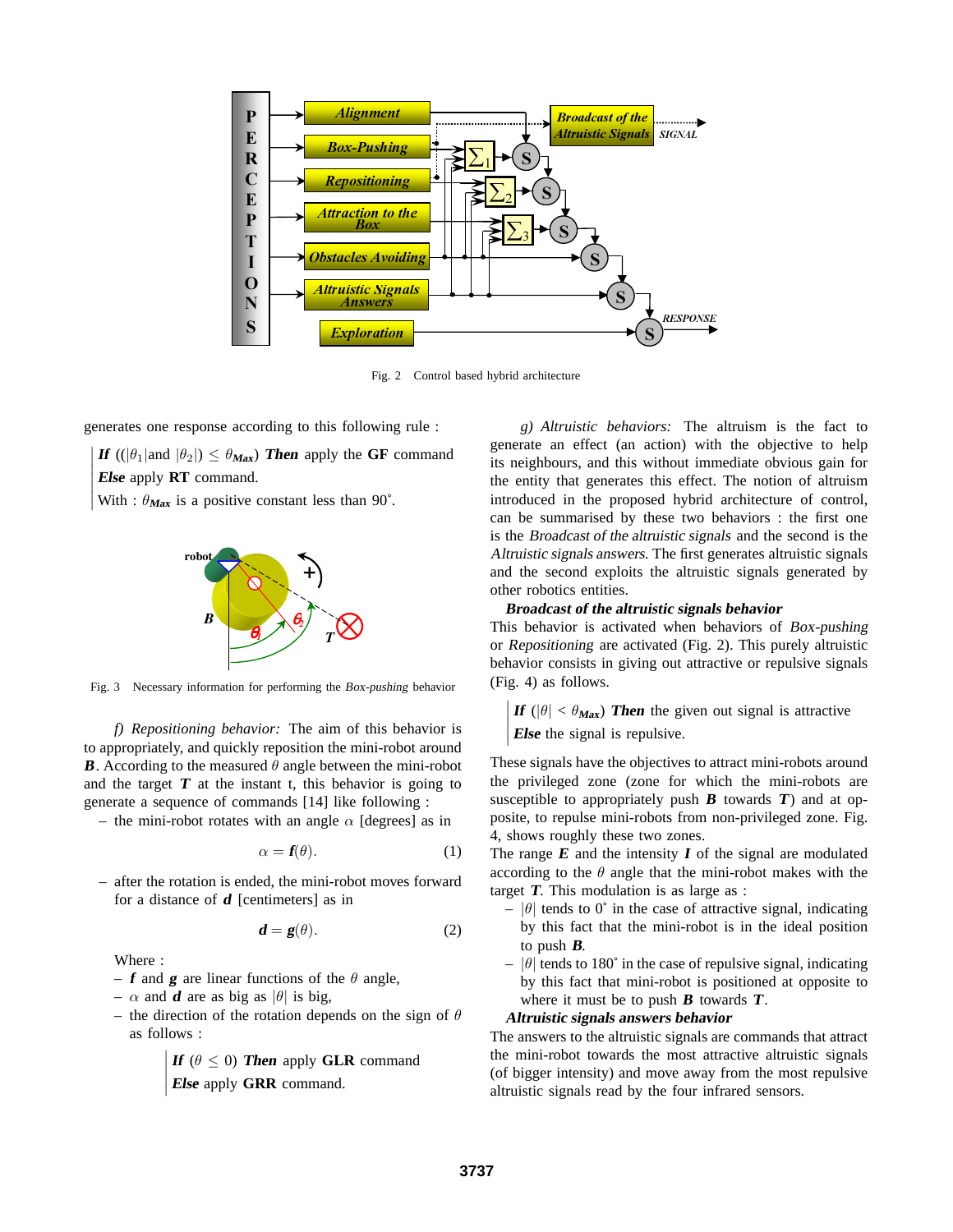

Fig. 4 Attractive and repulsive signals

*2) Coordination of behaviors:* We now explain the coordination defined between the different behaviors.

*a) Subsumption coordination:* Classically in subsumption architecture, behaviors of high-level can inhibit at any moment the responses generated by low-level behaviors.

This kind of hierarchy is managed entirely in our architecture of control via the responses (commands) generated by the behaviors as follows.

In addition to all the possible responses given by the behaviors for corresponding stimuli of sensors, we add for each behavior a specific response called **Refuge Response** "**RR**" [14] generated for a particular stimulus of sensors. We notice that :

- a distinct **RR** is assigned to each elementary behavior,
- each behavior knows the **RR** corresponding to the behavior which is one level hierarchically superior.

These two points allow to a low-level behavior to activate its command instead the one of a high-level only when it detects the activation of the **Refuge Response** corresponding to this one (the high-level behavior). Thus by chain effect, we realize the hierarchical coordination.

*b) Fusion organisation:* The implementation of our control architecture based only on the previous subsumption coordination [14] leads us to observe the existence of some microscopic undesirable effects, which are directly linked to the elevated number of mini-robots in the immediate surrounding of the box to push. To avoid these undesirable effects (see section "Interest of using fusion blocks"), we introduce fusion blocks of behaviors ( $\Sigma_1$ ,  $\Sigma_2$ ,  $\Sigma_3$  (Fig. 2)), which compute a command according to the commands given by merged behaviors. The principle of this fusion is explained below :

For each command "**command**<sub>i</sub>( $Ori_i$ ,  $Dis_i$ ) $|_{i=1..3}$ " in input of a fusion block  $\Sigma_i|_{i=1..3}$  (Fig. 2), two parameters are associated :

*i*) a gain, respectively  $g_{ji}|_{i=1..3}$  that represents the weight of the corresponding **command**<sub>i</sub> as :

$$
\sum_{i=1..3} \mathbf{g}_{ji} = 1
$$
  
with:  $\mathbf{g}_{ji} |_{i=1..3} \in ]0 1[$  (3)

*ii*) and a vector  $\vec{v}_{ji}$  which have : – as module the gain " $g_{ji}$ "  $-$  and as orientation "**Ori**<sub>i</sub>"

The output of the fusion block  $\Sigma_j |_{j=1..3}$  is a command "**command**<sub>j</sub>( $Ori_j$ ,  $Dis_j$ )" given by this method :

**If** Box-pushing, Repositioning, or Attraction to the box behaviors give their **RR**. **Then** the corresponding fusion block (respectively  $\Sigma_1$ ,  $\Sigma_2$  or  $\Sigma_3$ ) gives in output this **RR** which permit to not subsume behaviors and/or fusions blocks of lower levels.

**Else** the **command** is calculated as follows :

*i*) "Ori<sub>j</sub>" is the orientation of  $\vec{V}_j$  vector as in

$$
\vec{V}_j = \sum_{i=1..3} \vec{v}_{ji}.\tag{4}
$$

*ii*) and " $\mathbf{Dis}_j$ " is defined as scalar summation as in

$$
\mathbf{Dis}_j = \sum_{i=1..3} (\mathbf{g}_{ji} \cdot \mathbf{Dis}_i). \tag{5}
$$

*c) Interest of using fusion blocks:* The main motivations to use fusion blocks are to improve the pure subsumption architecture [14] and to avoid undesirable effects linked to the elevated number of mini-robots in interaction. The details of motivations are explained next :

For the fusion block " $\Sigma_1$ ", we have note that when minirobots push the box at the same time, their trajectories go inevitably intersect (Fig. 5). These effects occur because the mini-robots tend always to push towards the centre of the box. To avoid this, the idea is to remain active the Obstacles avoiding behavior during the activation of the Box-pushing behavior. This is done in order to maintain always a minimal distance between mini-robots. As for the contribution of altruistic signals (if it exists in the environment) to this fusion block, it consists to attract the mini-robots closer to the most suitable zone to push (i.e., where the angle  $\theta$  of observation of the target and the box tends to zero). Because the minirobots which are closer to this point, broadcast more intense attractive signal which attract other mini-robots towards it.



Fig. 5 Observed effect without using Obstacles avoiding behavior when mini-robots push the box

The fusion block " $\Sigma_2$ "makes so that the repositioning of mini-robot becomes more quickly towards the privileged zone (contribution of altruistic signals) while avoiding other mini-robots in the immediate surrounding of the box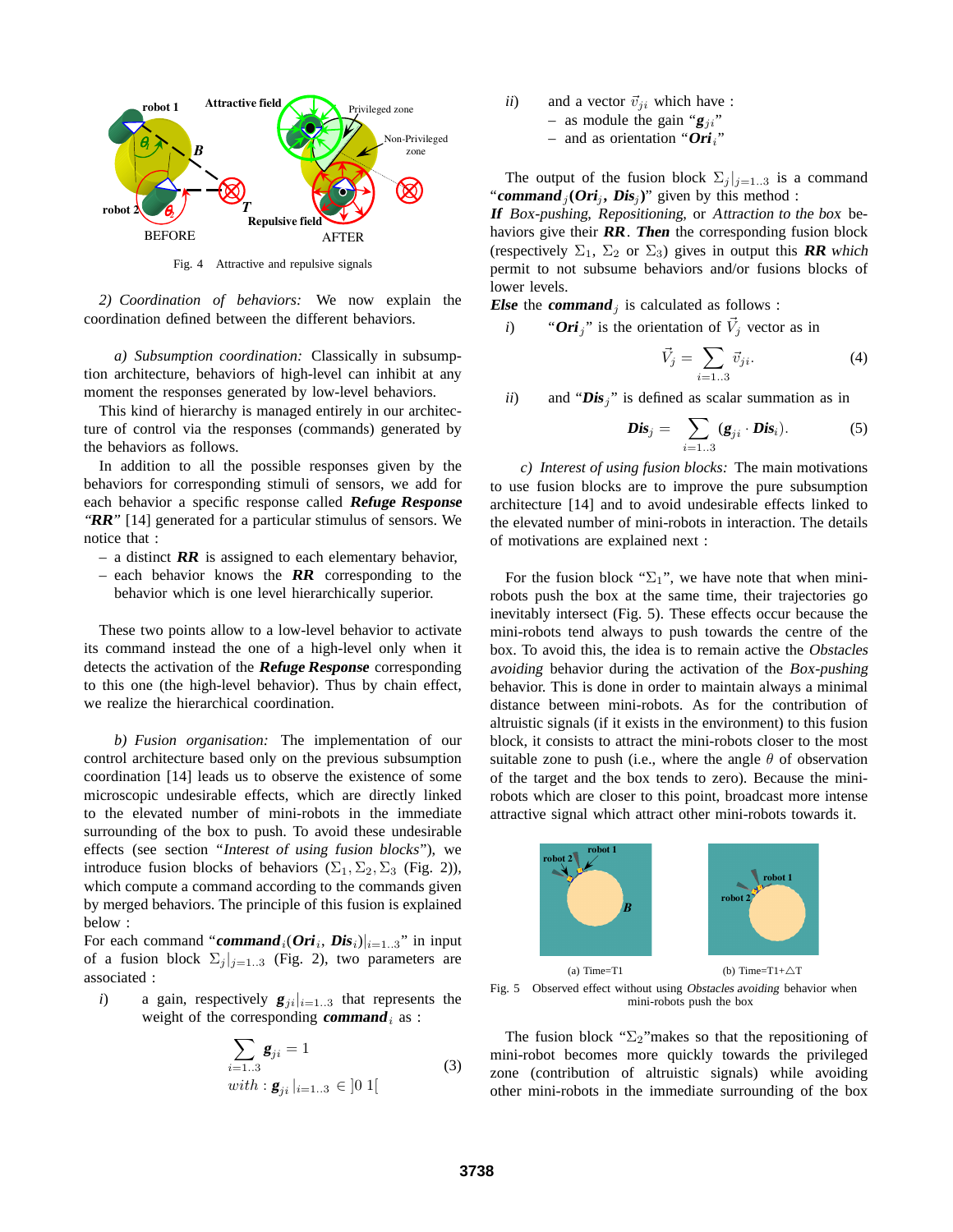(contribution of Obstacles avoiding behavior).

The fusion block " $\Sigma_3$ " is linked directly to the behavior of Attraction to the box. The main contribution of the Obstacles avoiding behavior consists in preventing that the mini-robots would be one behind the other (Fig. 6(a)) which stops them thus to interact directly with the box.



Fig. 6 Influence of the gain of Obstacles avoiding behavior in the fusion block  $\Sigma_3$ 

# IV. SIMULATIONS

To estimate the relevance of the proposed control architecture, and to observe the importance of altruistic signals on the realization of a cooperative **BPT** (where the mini-robots are always in very strong interaction), we developed a simulator called **MiRoCo** (Fig. 7) to realize a very large number of simulations (some thousands) in order to make statistical studies. The criteria chosen to verify the relevance of the control architecture, is the evolution of time of execution of the **BPT** according to :

- the number of mini-robots **<sup>N</sup>**,
- the minimal number of robots to displace the box **Nc**,
- the use or not of altruistic signals.

### *A.* **MiRoCo** *simulator*

**MiRoCo** (Mini-Robotics Collective) simulator (Fig. 7) developed in the  $LAB<sup>2</sup>$  is dedicated in general to the cooperative mobile robotics. The MFC<sup>3</sup> of Visual C++ has been used as support to the implantation of **MiRoCo**. It is based therefore on oriented object architecture in which are defined separately all entities constituting the environment (robots, box to push, obstacles, target, model of displacement of the box...etc.). The interaction of all entities is very accurate, so it allows us therefore to have reliable simulations.

The display aspect is managed completely by using the OpenGL<sup>4</sup> graphic library. This gives us a very good indications about the dynamic of interactions of all entities.

# *B. Organisation of the sets of simulations*

We achieve two sets of simulations with the proposed control architecture (Fig. 2), those with altruistic signals and those without. For each set of simulations, we proceed as



Fig. 7 **MiRoCo** simulator

follows : For a given number of **Nc** (minimum number of mini-robots necessary to push the box) and  $N$  (number of mini-robots as  $N \geq Nc$ , we made a number of simulations equal to **Nbsim**. The initial positions of mini-robots change randomly for every simulation in order to have variable initial conditions and also more reliable statistical results.

### *C. Simulations Results*

Fig. 8(a), represents the simulations done with a control without altruistic behaviors and Fig. 8(b), those done with it. Each of the two 3D curves represent the evolution of the average time of execution of the box-pushing task according to the number of mini-robots **<sup>N</sup>** (with **<sup>N</sup>** going from **Nc** to (**Nc**+15) and this for **Nc**= 1..4). The number of iterations in each point represents the average of **Nbsim**=50 simulations with the same  $Nc$  and  $N$  but for different initial positions of the mini-robots. The maximum number of iterations to the execution of the simulations is fixed to 800. We set in our simulations the following parameters :  $\eta = 15^\circ$ ,  $\theta_{\text{Max}} = 50^\circ$ , **<sup>E</sup>Max**=2cm, and

$$
\begin{cases}\n\alpha = -\text{sign}(\theta) \left( \frac{|\theta|}{20} + 70 \right) \\
d = \frac{|\theta|}{45}\n\end{cases}
$$
\n(6)

With  $sign(\theta)$  is the representative function of the algebraic sign of  $\theta$ .

The gains of the fusion blocks are empirically obtained while following the expected behaviors of mini-robots considered in section "Interest of using fusion blocks".

- $\Sigma_1$ : **g**<sub>11</sub>= 0.50, **g**<sub>12</sub>= 0.40, **g**<sub>13</sub>= 0.10
- $\Sigma_2$ : **g**<sub>21</sub>= 0.50, **g**<sub>22</sub>= 0.45, **g**<sub>23</sub>= 0.05
- $-\Sigma_3$ : **g**<sub>31</sub>= 0.20, **g**<sub>32</sub>= 0.16, **g**<sub>33</sub>= 0.64

With :  $g_{11}, g_{21}, g_{31}$  are gains of commands corresponding respectively to Box-pushing, Repositioning and Attraction to the box behaviors,  $\mathbf{g}_{12}$ ,  $\mathbf{g}_{22}$ ,  $\mathbf{g}_{32}$  correspond to Obstacles avoiding behavior and **<sup>g</sup>**13, **<sup>g</sup>**23, **<sup>g</sup>**<sup>33</sup> correspond to Altruistic signals answers behavior.

These simulations allow us to observe following tendencies : Fig. 8(a) and Fig. 8(b), shows that the time of execution of **BPT** decreases when the number **<sup>N</sup>** of mini-robots increases, however this time increases when **Nc** increases. We

<sup>2</sup>Laboratoire d'Automatique de Besançon

<sup>&</sup>lt;sup>3</sup>Microsoft Foundation Class Library

<sup>4</sup>Open Graphics Library